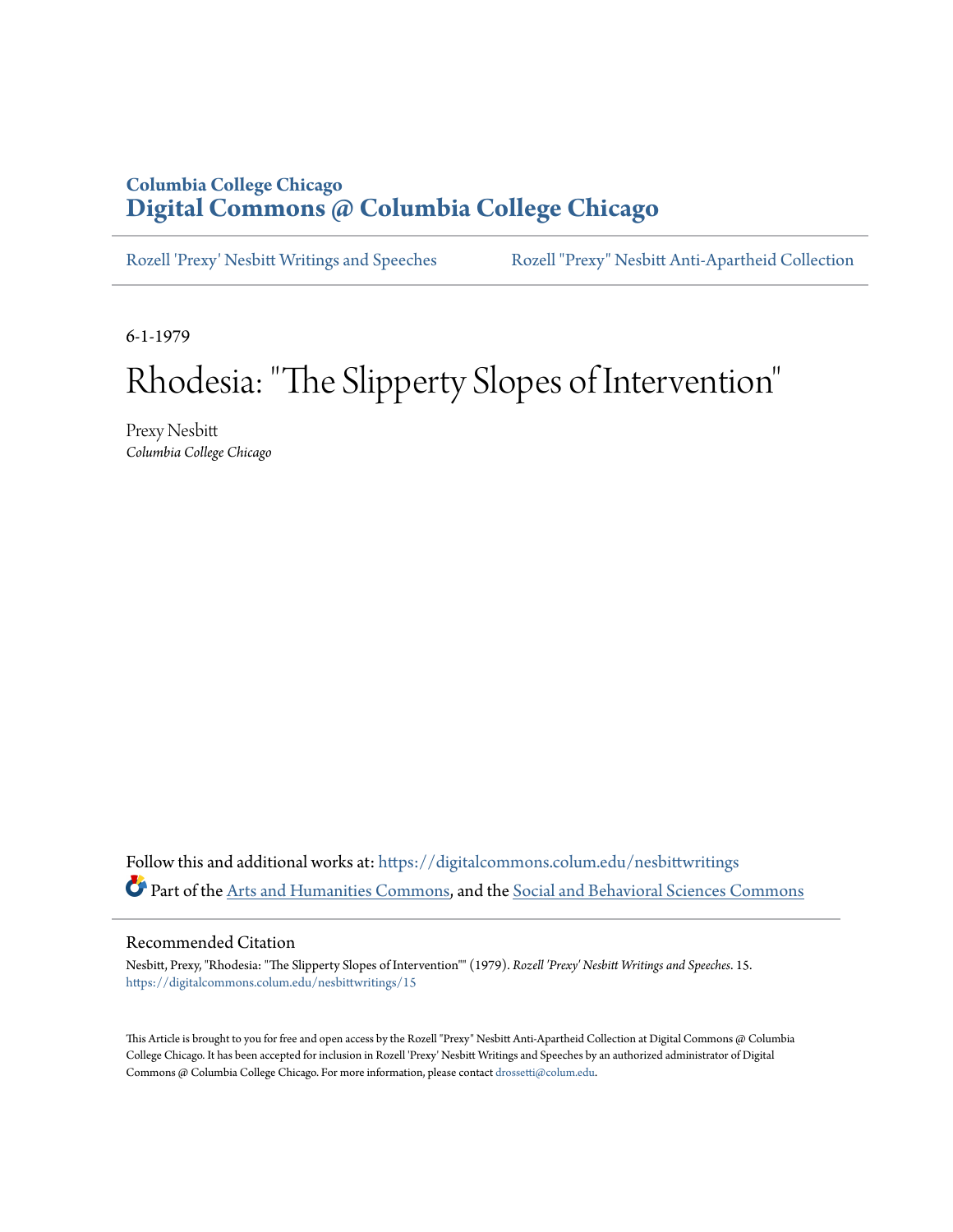In the Public Interest Radio June 1,1979

Prexy Nesbitt pirector IPS Africa Project Washington D.C.

## RHODESIA:"THE SLIPPERY SLOPES OF INTERVENTION"

;

In the now independent country of Guine Bissau in Africa people there have a saying. They say", No fist is big enough to hide the sky." So it is too with the situation in Rhodesia. The recently held and so-called fair elections there are not sufficient to hide a constitution constructed to favor the white settler minority. . Nor can they hide the state of martial law which prevails over 90% of the country. Nor can the elections hide the fact that the war not only continues but has escalated to the point of a daily death toll of between 100 and 200 and to a cost to the Rhodesian economy of over \$1,000,000 a day. The war cannot be wished away by Rhodesia's new Prime Minister and Defense Minister,Methodist Bishop Abel Tendekayi Muzorewa. All this is fairly well known information.

But what we,the American people, are not so aware of is how close the United States is to a deepening involvement working with the side of white supremacist, now Minister-without-Portfolio, Ian Smith,the white settler community and the Bishop's forces.

Besides the May 17th "Sense of the Congress" 75-19 vote by the Senate to lift sanctions, there have already been calls by some Senators,as early as the March "observer" hearings, that we should send arms to any new "democratically elected

government in Rhodesia. Further, the April 1979 Newsletter of the New Yorkbased Concerned Citizens Committee on Africa reports that the Pentagon recently conducted simulation exercises which included airlifting Marines from the US Seventh Fleet to secure the perimeters of Rhodesian airfields.

We hear much in the US press about the so-called "terrorists" and